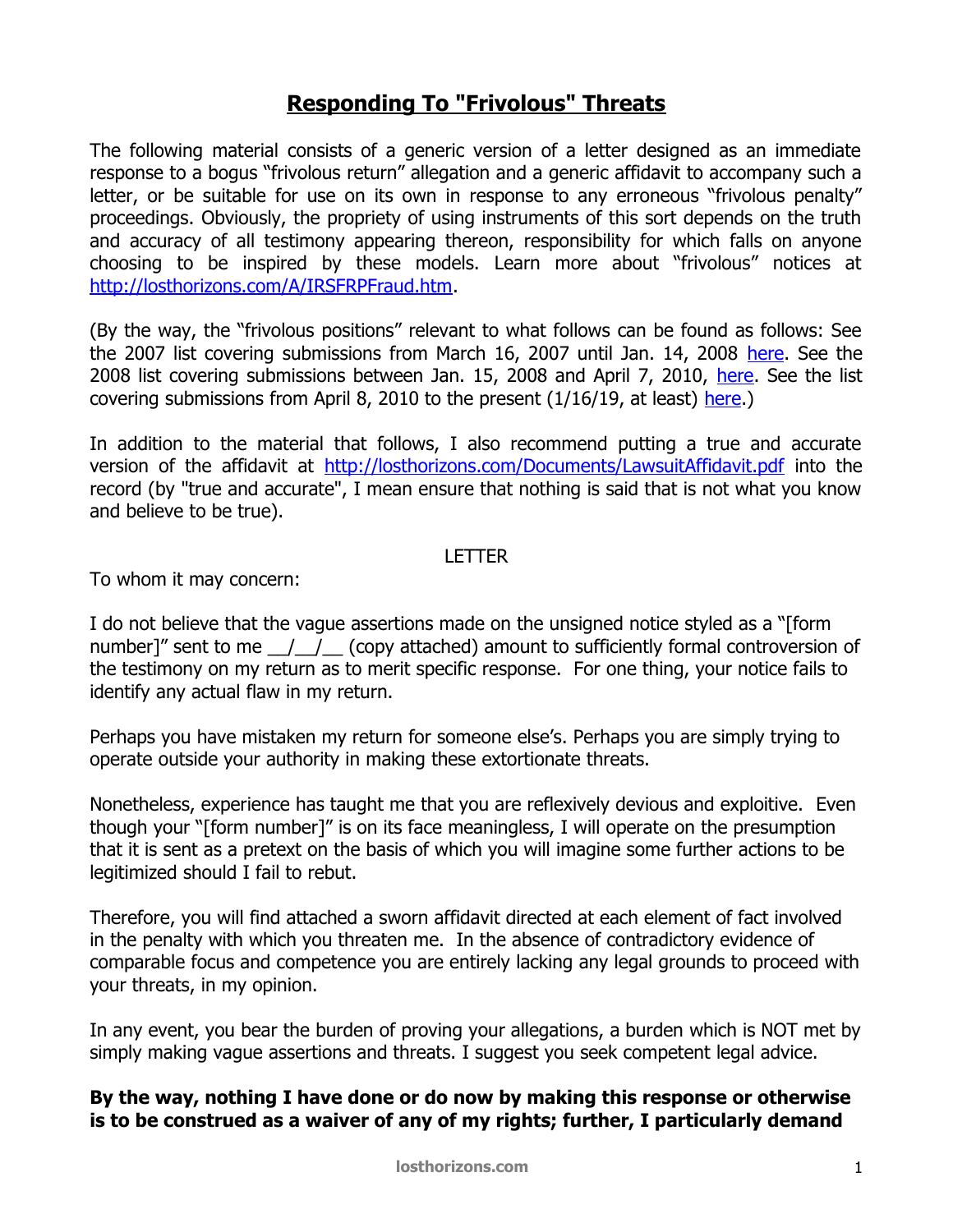## **and insist upon every due process protection relevant to this matter under the common law, [your state] law and federal law.**

This letter and its attachments will become part of the formal record of our correspondences and notices I have made to you, for use in all future legal proceedings.

\_\_\_\_\_\_\_\_\_\_\_\_\_\_\_\_\_\_\_\_\_\_\_\_\_\_\_\_\_\_\_\_\_\_\_\_\_\_/\_\_/\_\_ [printed name; address; phone number]

Attachments: "[form number]" Affidavit

[The following sample affidavit is oriented toward a form 4852 filer. Appropriate alterations or additions would need to be made in other circumstances.]

## AFFIDAVIT

I, \_\_\_\_\_\_\_\_\_\_\_\_\_\_\_\_\_\_\_\_\_, being of sound mind and upon my oath, depose and state as follows:

1. The tax return I completed and submitted concerning the year \_\_\_\_ contains entries declaring total (gross) income receipts and adjusted gross and net income receipts computed according to the instructions provided; a self-assessment of tax due upon the computed "net income" per the tax table provided; and an unaltered signed affirmation regarding the truth, completeness and correctness of these entries and assessment.

To the best of my knowledge and belief, the above-listed entries comprise information by which the substantial correctness of the self-assessment on the return can be judged.

2. Aside from identifying information, address, signature and date, the Form 1040 with accompanying instruments I completed and submitted concerning the year econtains nothing from my hand but:

\* numeric entries;

\* a correction of a preprinted declaratory statement concerning the notification of the Internal Revenue Service of my rebuttal of a W-2 submitted by another from "have notified" to "hereby notify";

\* the answer to a question posed by the Secretary for an explanation of how I determined what amounts to report on the various lines of the form: "[whatever was said]"; and

\* the answer to a question posed by the Secretary concerning what efforts were made to secure a correct W-2 from the payer listed on the form: "[whatever was said]". [and/or

\* a statement [or statements] declaring the purpose of an instrument [or instruments] created to rebut allegations made by others on Forms 1099 or other information returns, and a jurat [or jurats] regarding that [those] declaration[s] and rebuttal[s].]